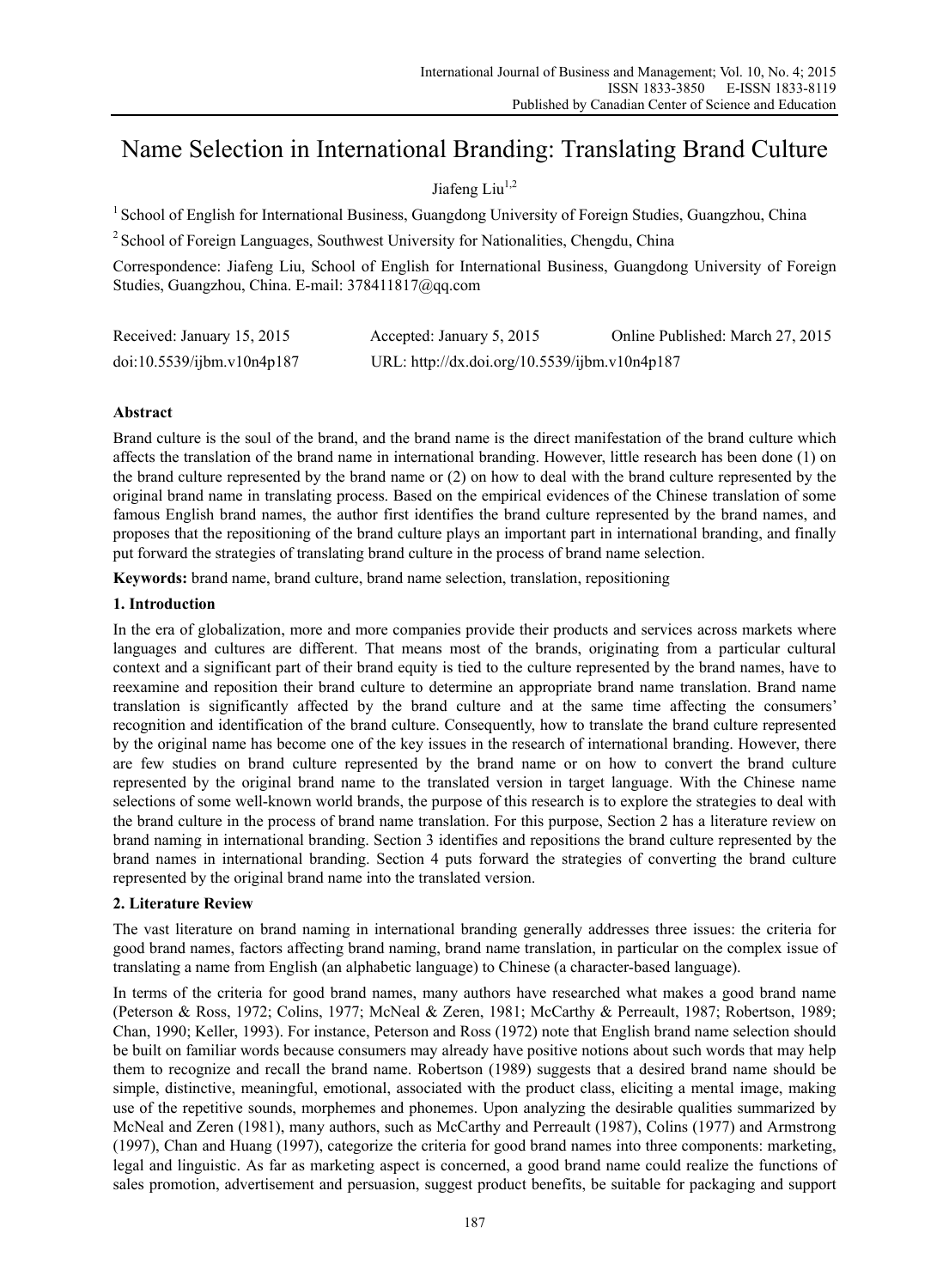the desired company image and the desired product image. As far as legal aspect is concerned, a good brand name should be legally available for use and unique in competition. As far as linguistic aspect is concerned, a good brand name should be easy to spell, read, pronounce and remember. Particularly, the linguistic aspect of a good brand name in Chinese is of two-syllable length, H-H tone combination, positive connotation, and noun-noun morphemic structure. Chan and Huang (2001a, 2001b) also suggest that Chinese brand translation should relate to the syllabic, tonal, compound structure, and semantic preferences of the Chinese.

In terms of the factors influencing brand naming in international branding, the major research focus has been on marketing, linguistic and cultural factors across markets (Dong & Helms, 2001). The marketing factors generally include the local market conditions, consumer characteristics, brand strategies, product qualities. The local market conditions and brand strategies are key factors to decide the degree to which the brand name will be standardized or localized (Francis, Lam, & Walls, 2002). The combined effects of the consumers' educational background (extent of bilingualism) and product physical quality affect the choice of translation decision (Hong, Pecotich, & Schultz, 2002). The linguistic factors mainly refer to language differences such as those between English and Chinese, which require the translation readable and melodious and universally convertible in sound, short and easy to remember in form, and positive in meaning (Ren, 2002; Li & Shooshtari, 2003). Francis, Lam, and Walls (2002) have investigated the brand name standardization/ adaptation strategies used by consumer goods Fortune-500 companies in China and Hongkong. They find the writing system, the core concept of the brand reflecting the brand's positioning and the values and attributes it represents, and the implementation of the brand are all key linguistic differences that would affect the decision to standardize or localize when translating the brand name from English to Chinese. Li and Shooshtari (2003) compare the socio-linguistic differences between Chinese and English and suggest the combination of words that would differentiate the product as well as the sound should be emphasized in the search for an appropriate Chinese translation. Most Americans favor brand names with a sound that appeals to them while most Chinese prefer brand names that provoke visual images and indicate moral or value orientations. With the examples of branding and translation blunders mentioned in international business texts and popular press books, the major research of cultural factors addresses the influences of historical, political and general cultural factors on brand name translation (Dong & Helms, 2001; Li & Shooshtari, 2003).

In terms of brand name translation, the major research has focused on translation methods and how these methods influence brand equity, especially from alphabetic to character-based languages such as Mandarin. For example, Hong, Pecotich and Schultz (2002) hold that there are usually two generic methods of brand name translation: (1) direct translation for the meaning of the brand name and (2) phonetic translation for the pronunciation of the brand name. Dong and Helms (2001) treat translation as a general term that includes both free and literal translations, summarized the various types of translation–free translation, literal translation and creative translation, and examine the influence of brand names on brand equity by analyzing the various types of brand name translation. According to Schmitt and Zhang (2012), brand name translation can be analyzed along two linguistic dimensions: relatedness in sound (that is, phonemes) and relatedness in meaning (that is, semantics), which yields four possible types of name translations from English to Chinese: a translation based on sound; a translation based on meaning; a translation based on sound and meaning; creative translation. Considering all the factors influencing international brand naming, firms appear to be successful in avoiding unfortunate brand name mistakes and add features to the brand names, such as cultural symbols, additional product benefits, and more positive connotations, when localizing the brand name for the Chinese market (Francis, Lam, & Walls, 2002).

From these studies on the brand naming in international branding, it can be seen that these researches mainly focus on the characteristics for good brand names, the factors affecting brand naming, and the translation methods and how these methods influence brand equity, which have improved and deepened the understanding to and the research on the translation of brand names. They may be the guidance and reference for the future translation of brand names. However, researches on cultural factors mainly consider the influence of general cultural differences, especially that of cultural taboos, on the naming and translation of brand names, and seldom mention the influence of specific cultural differences, such as brand culture, on the translation of brand names.

In today's marketing context, brand culture has become the soul of the brand, and the brand name is the direct manifestation of the brand culture. Therefore, the in-depth study of the impact of brand culture on the translation of brand names is of great importance.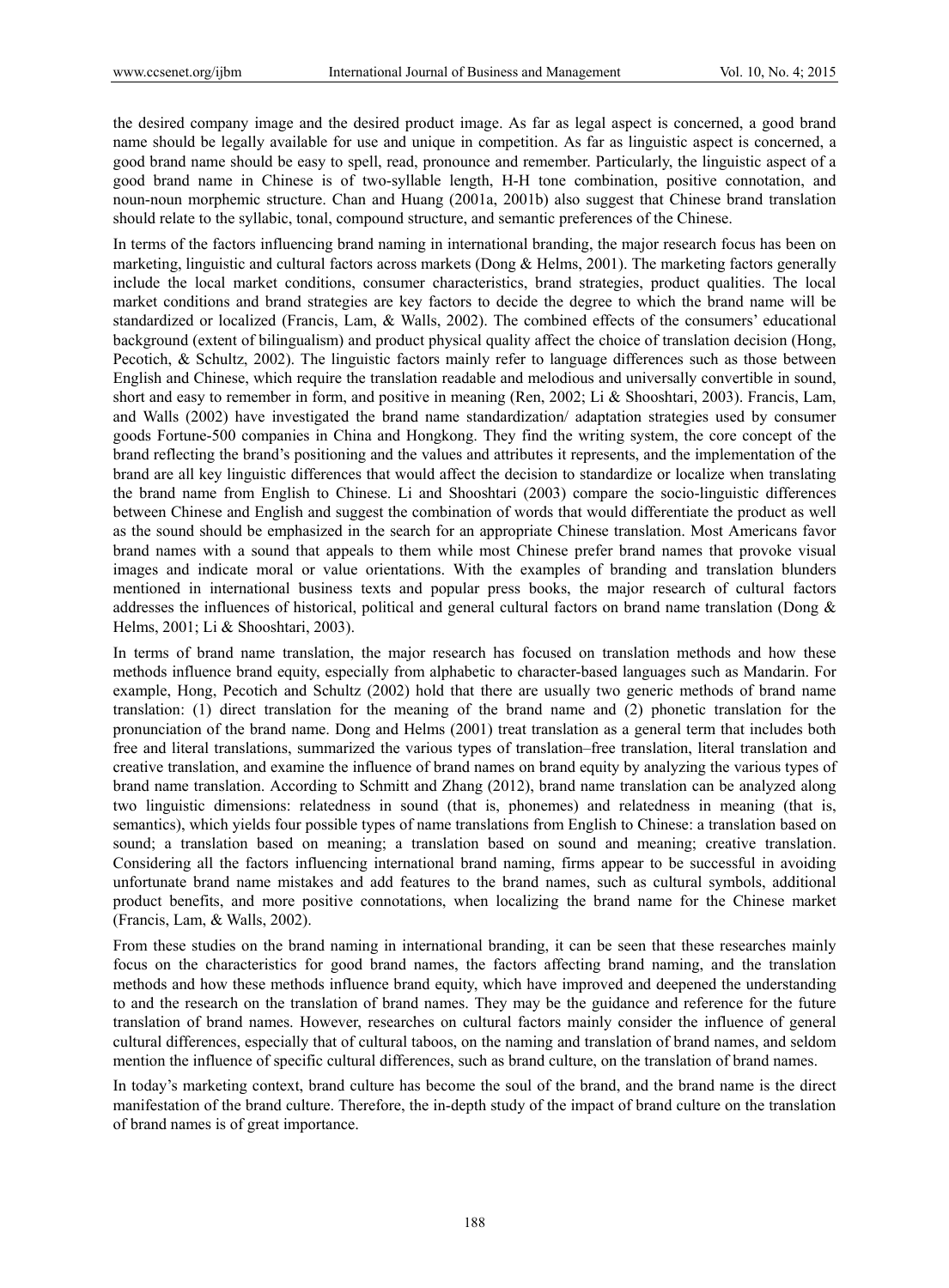#### **3. Brand Culture Repositioning**

# *3.1 Brand Culture*

A Brand can be defined as "the name, term, sign, symbol, or design, or a combination of them, intended to identify the goods or services of one seller or group of sellers and to differentiate them from those of competitors" (Kotler, 1991). A brand has been naturally associated with culture from the time it came into being and reflects the culture and values of the organization. The name, color and symbol of the brand are all the manifestations of culture. Brand culture refers to the cultural traits, including all the cultural phenomena such as the deposition of the sense of business, value and aesthetics in the brand and the brand management, and the benefit cognition, emotional attributes, cultural traditions and individual images they represent (Zhou et al., 2002). A company's true values are the soul of its brand culture. The purpose of the brand culture construction is to establish common values and behavior standards to match the brand and the identity of the consumers so as to allow the brand and the consumers to enter the world of each other and to construct a solid long-term relationship between the brand and the consumers. Successful cases are such brand names as Coca-Cola, Apple Computer, Harley-Davidson and a series of other well-known international brands. They have basically no difference from other less well-known brands in terms of quality and performance, but their prices are much higher. The reason why they can still attract the consumers is that these brands have created their own brand culture which is aligned with the consumers' values to form a lifelong belief in the brand culture. It is this kind of brand culture that attracts them to willingly pay the high brand premium.

#### *3.2 Brand Culture Represented by Brand Names*

Brand name is the core part of the brand. It was first used as the product label to differentiate one product from another. With the evolution of branding, the brand name has become the direct manifestation of the brand culture and expressed the values of the producer and the positioning of the product in the market as well as conveying a specific set of attributes and benefits to buyers. When the values and culture-specific meanings reflected by the sound and/ meanings of the brand name resonate with the core values of target consumers, the brand name will not only allow consumers to clearly identify and remember the benefits and the characteristics of the brand, but become a driving force for the consumers' acceptance. That is, the brand culture represented by a brand name usually includes the values and cultural-specific meanings reflecting the brand positioning of a brand.

## *3.3 Brand Culture Repositioning*

Consumers' core values drive their brand choice and influence their ongoing perceptions of the brand culture. When the brand culture is in line with the consumers' culture and their sense of values, the impact of the brand on the consumers will be very strong (Miller & Muir, 2004). However, when a brand is trying to enter a new market where language and culture are different, the company has to reexamine whether the brand culture of the brand is well-positioned. Accordingly, the company has to reexamine whether the values and culture-specific meanings reflected by the sound and/ meanings of the brand name cater to the needs of the target consumers. If the original culture embodied in the brand has to be adapted to resonate with the culture of the target consumers in the target market, the translation of the brand name should also reflect this adaptation, which will be helpful for the target consumers' positive perception and recognition of the brand.

Therefore, when a brand tries to enter a new target market, it will have to systematically investigate and understand the culture background of the new target market, such as the national culture and the consumers' culture. It then repositions the original brand culture to create a new brand culture in line with the target market culture and the sense value of the consumers to reflect the aesthetic experience and consuming psychology of the target consumers. As Banerjee (2008) puts it, for marketing in a particular country, the match of the original brand culture and the specific culture of the country should be taken into consideration. Using corresponding brand culture strategies will be able to achieve better marketing effectiveness (Miller & Muir, 2004). Accordingly, the values and culture-specific meanings in the original brand name should be repositioned to create a target customer-focused value proposition.

#### **4. Translating Brand Culture**

As the brand name is the direct manifestation of the brand culture, the translation of brand names should focus on the core positioning of the brand to show the brand's unique cultural charm as much as possible. Therefore, two principles should be adhered to in the selection of brand names: (1) the maintenance of the original brand core values or culture-specific meanings that can lead to the positive recognition of the target consumers; (2) the absorption of the new brand core values or culture-specific meanings that are positive to the consumers' value orientation and aesthetic psychology. Under the guidance of these principles, the impact of the repositioned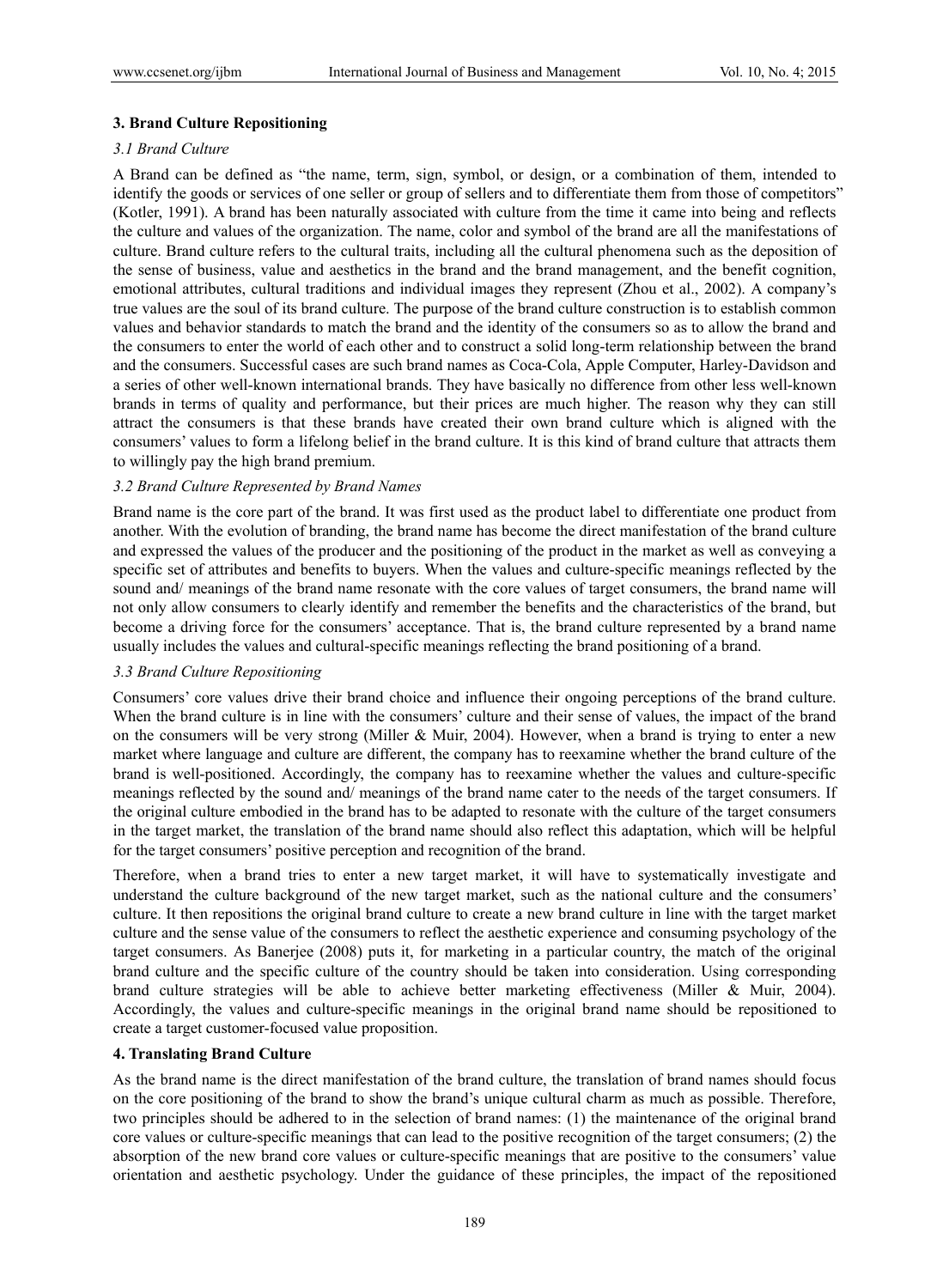brand culture on the translation of the brand names in the target market is represented as the following four aspects: (1) maintaining the original core brand values or culture-specific meanings; (2) augmenting the original core brand values or culture-specific meanings; (3) abandoning the original culture-specific meanings negative to the target consumers; and (4) infusing the new core brand values or positive culture-specific meanings.

#### *4.1 Maintaining the Original Core Brand Values and Culture-Specific Meanings*

In the process of repositioning the brand culture, the target consumers may be positive to certain values and culture-specific meanings conveyed by the original brand name and such values and culture-specific meanings can reflect the core brand positioning of the brand. Therefore, these core brand values and culture-specific meanings should be maintained in the translation of the brand names. This can contribute to the recognition and identification of the brand.

Take for example this situation. Nestle is the world's leading nutrition, health and wellness company now. However, since it was established in 1867 when Nestle just produced and sold infant-food, nutrition has been the cornerstone of Nestle. This corporate brand is endeavoring to give consumers tastier and healthier products to enjoy at every eating occasion and throughout life's stages including times of special nutritional need. The corporate brand name "Nestle" was originally the name of the founder of the company, and it shares the same root of the English word "Nest". That is why a nest image is used as its trademark, meaning its cultural connotation is positioned in "comfort" and "snuggery".

Since Nestle entered China market, it has got a Chinese translated name "雀巢". The Chinese translation "雀巢" is closely related with the image of "Nest", which reminds Chinese consumers of the brand seeing this image. This fully embodies the original cultural connotation of "comfort" and "snuggery" as well as the core brand values of "nutrition, health and wellness", and plays a vital part for the success of the Nestle products in the Chinese market.

#### *4.2 Augmenting the Original Core Brand Values and Culture-Specific Meanings*

During the evolution of corporate branding, by creating ads and many commercials, brands have accumulated rich brand culture of unique charm and acquired desired core brand values and culture-specific meanings. However, these meanings, reflecting the core brand positioning of the brand and also attracting the target consumers in the new market, maybe not be reflected by the pronunciation and/or meaning of the brand names. Therefore, it is necessary to augment the original core brand values and culture-specific meanings in the translation of the brand names.

Coca-Cola, an American corporate brand, originates from a kind of drink with "Coke" leaf as its raw material. The brand name itself has no specific meaning or implication except for referring to the function of the drink. Mercedes-Benz, a famous automobile brand in the world, was originally the name of the boss's daughter. It carries no cultural meaning of the brand either. However, these brands have experienced specific historical events with specific consumers and unique brand stories. With the emergence of advertising, they have acquired a particular meaning and character over time and have slowly accumulated their rich brand culture of unique charm. In this era taking brand culture as the soul of the brand, when these brands enter into a new linguistic and cultural target market, it is necessary to augment particular cultural connotations in line with the brands' core positioning for the target consumers' recognition and identification. For example, "Coca Cola" is transliterated as "可口可乐", which means "Can-Be-Tasty-Can-Be-Happy" (Alon, Littrell, & Chan, 2010) and augments the original core brand values of "passion", "optimism" and "fun". "Mercedes-Benz" is translated as "奔驰", sounding the same as the last part of the original brand name, and augmenting the original cultural concept of "happy" and "efficient". This is in line with the Chinese culture and enables Chinese consumers to appreciate the speed of the car. Ikea is a furniture brand, and even in Sweden, there are very few people knowing its meaning. "Ikea" is a combination of the initial letters of the founder's name "Ingvar Kamprad", his farm name "Elmtaryd" and the village name "Agunnaryd". However, when entering the Chinese mainland market, the corresponding Chinese translation "宜家" is a very good manifestation of the original brand culture. IKEA's vision is "to create a better everyday life for the many People", which is interpreted as a combination of the goal to improve people's lives with the necessary means to achieve this - making good profits and minimizing costs. It is very easy for people to perceive its commitment to quality and innovation, and to identify and accept its brand culture.

#### *4.3 Abandoning the Original Culture-Specific Meanings Negative to the Target Consumers*

In the process of repositioning the brand culture in the new market, some original culture-specific meanings reflected by the sound or meaning of the brand name are in conflict with the national culture or consumer culture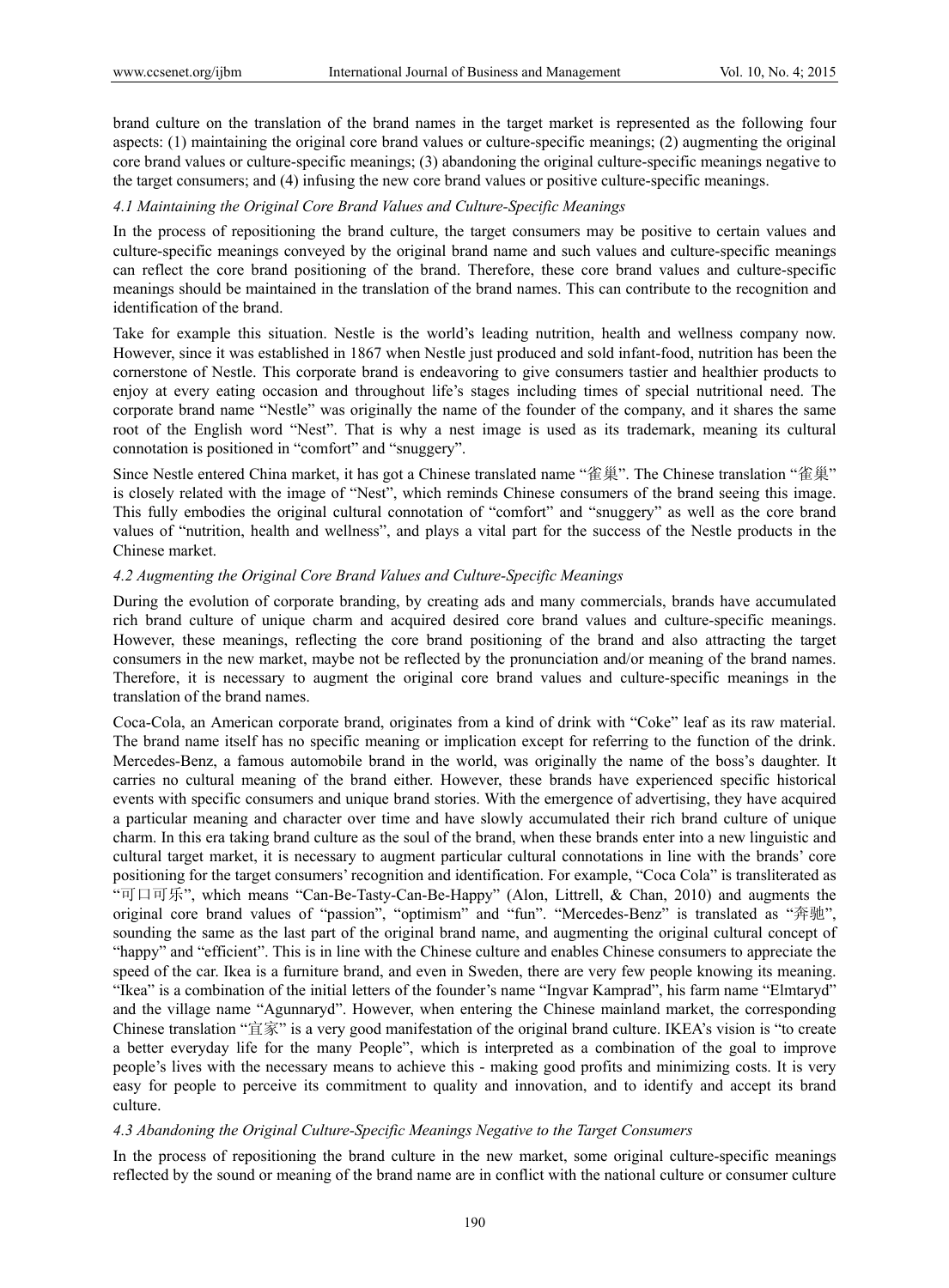while the original core brand values fit those of consumers. Therefore, the negative culture-specific meanings should be abandoned while the positive original core brand values are kept.

Poison is a brand name of perfume launched by C.D. in 1985. The use of the word with extreme meaning as a brand name is said originated from the tragic story of Romeo and Juliet. The cultural meaning carried by this brand name is a reflection of the women's pursuit of wild beauty. It is also an indication that after using such a perfume, a woman can make a man captivated and unable to forget her. This is why the brand of perfume is so acclaimed in the west countries. However, this cultural connotation is in conflict with Chinese culture. It will have a totally different association. For example, it will be a reminiscent of "the roots of troubles". If you do not abandon the cultural connotation, it will be difficult to win the market share in China. So, considering the cultural orientation of Chinese consumers and their aesthetic psychology, it is translated as "百爱神"or "百爱", reminiscent of "much-beloved". This translation is understandable and meets the Chinese women's psychology to pursue gentleness and skillfulness. Opium, another brand name of perfume, has the cultural connotation of "extreme temptation" in the French culture. However, if it is literally translated as "鸦片", the original cultural connotation has changed in the Chinese cultural context, because this word will remind Chinese people of their humiliation in the Opium Wars, which were fought between Britain and China over their viewpoints on diplomatic relations, trade, and the administration of justice for foreign nationals. So strong a sense of national pride has made the perfume violently criticized by the Chinese consumers and prohibited to sell ultimately for violating China's trademark law. Therefore, it is necessary to abandon the original brand cultural connotation sometimes in translation.

#### *4.4 Infusing the New Core Brand Values or Culture-Specific Meanings*

In the process of repositioning the brand culture, when the original core brand values or culture-specific meanings could not meet the needs of the target consumers in the new market, it is necessary to infuse the new core brand values or culture-specific meanings into the translated name.

Acura is the name of a Japanese luxury automotive brand. On the one hand, Acura is clearly suggestive of the word accuracy. On the other hand, the brand name morphologically suggests the perceived qualities of both Italian and Japanese cultures at once–artistry and scientific precision (Danesi, 2013). When Acura was introduced into China in 2006, it reexamined and repositioned its core brand values and culture-specific meanings, and got "讴歌" as its Chinese translated version, meaning "praise; celebrate", which is associated with the attitudes of the target consumers in China "full of pride and joy of life; positive". Procter & Gamble, a great brand name of daily commodities established in 1837, attached great importance to the Chinese market culture when it first entered the Chinese market. After careful study of the culture and psychology of Chinese consumers, the company integrated and repositioned its original brand culture, and offered "宝洁" as the Chinese translation of the brand name in compliance with the local consumers. "宝" means "precious" and "洁" "cleanness". "宝洁" stands for "precious cleanness and fits the cultural values of Chinese consumers. Consequently, it finally won the success in the Chinese market. Johnson & Johnson, founded in 1887, is an American company engaging in medical and health care products. The brand name is the last name of the founders of three brothers. The translator took the positioning of brand market into consideration and translated it as "强生" in Chinese. This translation infuses an element of Chinese culture in the original brand name and produces a sense of "strong" and "vitality". This translation is in close association with the products of medical and health care.

#### **5. Conclusion**

Brand culture is the soul of the brand. The repositioning of brand culture determines the translation of the brand name, which in turn determines the success of the products in the target market. Therefore, it is of great importance to reposition the brand culture for the acceptance of the target consumers. Four translation strategies are then proposed based on the successful repositioning of the brand culture in this paper: maintaining the original core brand values or cultural-specific meanings, augmenting the original core brand values or cultural-specific meanings, abandoning the original negative cultural-specific meanings and infusing the new core brand values or cultural-specific meanings. Only with these four strategies can a brand name be translated successfully.

#### **Acknowledgements**

This paper is sponsored by National Social Science Foundation of China (Grant No. 13BGL066).

#### **References**

Alon, I., Littrell, R. F., & Chan, A. K. K. (2010). Branding in China: Global Product Strategy Alternatives.